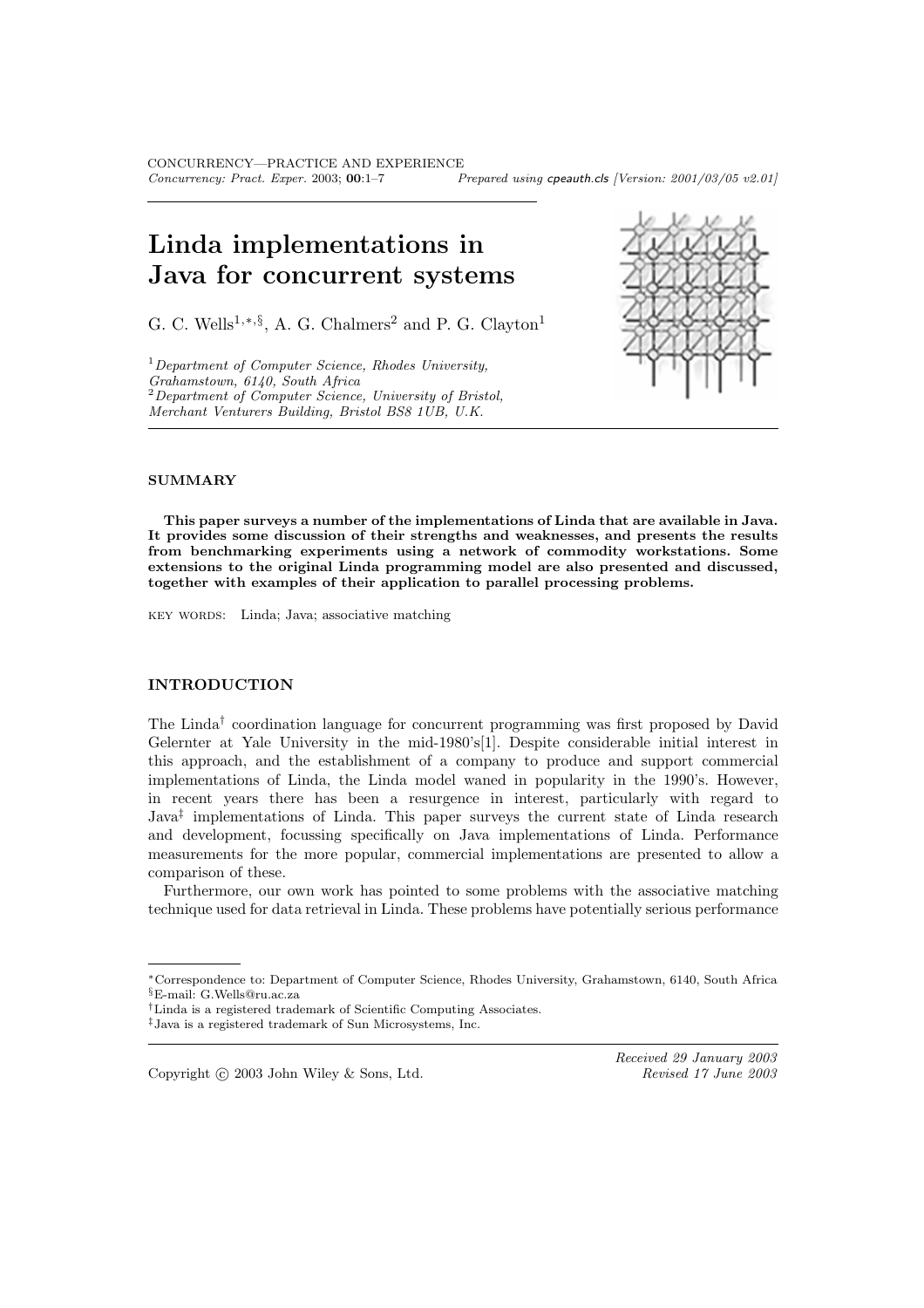

implications, which are discussed. The survey of Linda systems in the first section of the paper concentrates on a number of systems that have introduced alternative matching mechanisms. Our proposed solution to the problems inherent in simple associative matching has been implemented in a system called eLinda. The eLinda system is described briefly, together with an example illustrating its application to the problem of visual language parsing.

### The Linda programming model

Linda is a coordination language for parallel and distributed processing, providing a communication mechanism based on a logically shared memory space called *tuple space*. On a shared memory multi-processor the tuple space may actually be shared, but on distributed memory systems (such as a network of workstations) it is usually distributed among the processing nodes. We will focus on distributed memory systems in this paper. Whatever the implementation strategy that is employed, the tuple space is structured as a bag of tuples. An example of a tuple with three fields is ("point", 12, 67), where 12 and 67 are the x and y coordinates of the point represented by this tuple.

As a coordination language, Linda is designed to be integrated with a sequential programming language (called the host language—Java in the case of the implementations discussed in this paper). Linda effectively provides an application programmer with a small set of operations that may be used to place tuples into tuple space (out) and to retrieve tuples from tuple space (in which removes the tuple, and rd which returns a copy of the tuple, leaving the tuple in tuple space). The two "input" operations also have predicate forms (inp and  $\texttt{rdp}$ ) which do not block if the required tuple is not present, but return immediately with an indication of failure. The specification of the tuple to be retrieved makes use of an associative matching technique whereby a subset of the fields in the tuple have their values specified and these are used to locate a matching tuple in the tuple space. For example, if a point such as that in the example above was required then the following operation would retrieve it: in("point", ?x, ?y). The tuple specification here, ("point", ?x, ?y), is referred to as an anti-tuple. Any tuple with the same number and type of fields and with the string "point" in the first position would match this request. When a successful match is made the variables x and y are assigned the values of the corresponding fields of the matching tuple.

The original Linda model also provides for dynamic process creation by means of the eval operation. This is not an essential part of the paradigm, and it has been shown that eval may be implemented in terms of the other operations with some support from a preprocessor[2]. The eval operation will not be considered any further in this paper.

On distributed memory systems there are many possible strategies for implementing the shared tuple space  $[1, 3, 4]$ . These issues are transparent to the programmers and users of the system, who perceive the tuple space as a single, shared resource. A common approach is to make use of a centralised server, but this may become a bottleneck. Two other common implementation strategies are hashing systems where the contents of tuples are used to allocate them to particular processors, and partitioned systems where tuples with a common structure are allocated to a specific processor. Another approach is to have the tuple space fully distributed, such that any tuple may reside on any processing node.

Copyright © 2003 John Wiley & Sons, Ltd. Concurrency: Pract. Exper. 2003; 00:1–7 Prepared using cpeauth.cls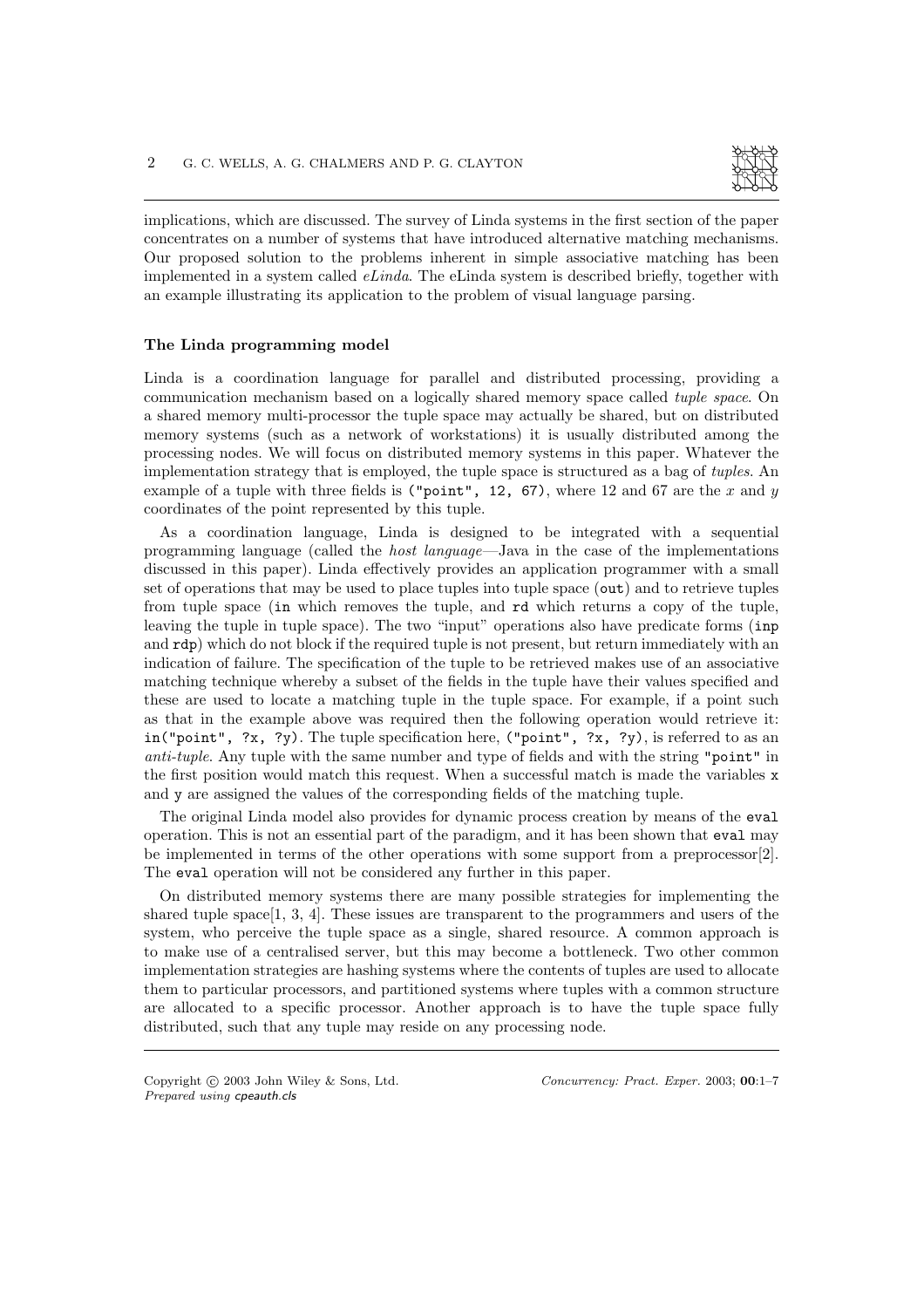

The small set of operations, the associative retrieval mechanism and the shared tuple space all combine to provide a very useful simplicity and flexibility for constructing concurrent applications. On the other hand, a criticism of Linda has been that it is, at worst, inefficient, and, at best, subject to unpredictable performance[5], as the simplicity of the model hides the underlying complexity of the data sharing and communication required.

Further details of the Linda model of concurrent programming may be found in [6].

## JAVA IMPLEMENTATIONS OF LINDA

As mentioned in the introduction, recent years have seen a resurgence in interest in the Linda approach to concurrent programming, especially in Java. One of the first steps in this direction was the development of JavaSpaces by Sun Microsystems, with input from the original Yale Linda team. This was produced by Sun as a component of the Jini project, intended to simplify the networking of heterogeneous systems[7]. As with many of the aspects of Java technology developed by Sun, JavaSpaces was intended as a model, or an architecture, that could be implemented by third parties. Consequently, the JavaSpaces product released by Sun is intended simply as a reference implementation. This philosophy has recently been supported by GigaSpaces Technologies Ltd. who have implemented the JavaSpaces specfication in their GigaSpaces§ product. IBM have also developed a Java-based Linda system, called TSpaces, in their alphaWorks research division. This contains a number of extensions to the original Linda programming model.

In addition to these systems developed with the backing of commercial organisations, there have been a number of academic research projects that have implemented Linda-like systems in Java. The following sections outline the unique features of these commercial and research systems.

### TSpaces

In IBM's words TSpaces is intended as "the common platform on which we build links to all system and application services"[8]. Within this grand vision they identify "Tier 0 devices" (i.e. systems smaller than traditional desktop or laptop machines, such as PDA's, embedded processors, etc.) as a particular area of interest[9].

The implementation of TSpaces is simple and elegant—all that is required is that a single server process be running on the network. The server makes use of a textual configuration file, and provides a useful web interface for monitoring and configuration purposes. Applications wishing to make use of the TSpaces service need only know the network hostname of the computer running the server.

TSpaces provides a large number of operations over and above the basic Linda operations (which have slightly different names). There is a delete operation that will simply delete

<sup>§</sup>GigaSpaces is a registered trademark of GigaSpaces Technologies Ltd.

Copyright © 2003 John Wiley & Sons, Ltd. Concurrency: Pract. Exper. 2003; 00:1–7 Prepared using cpeauth.cls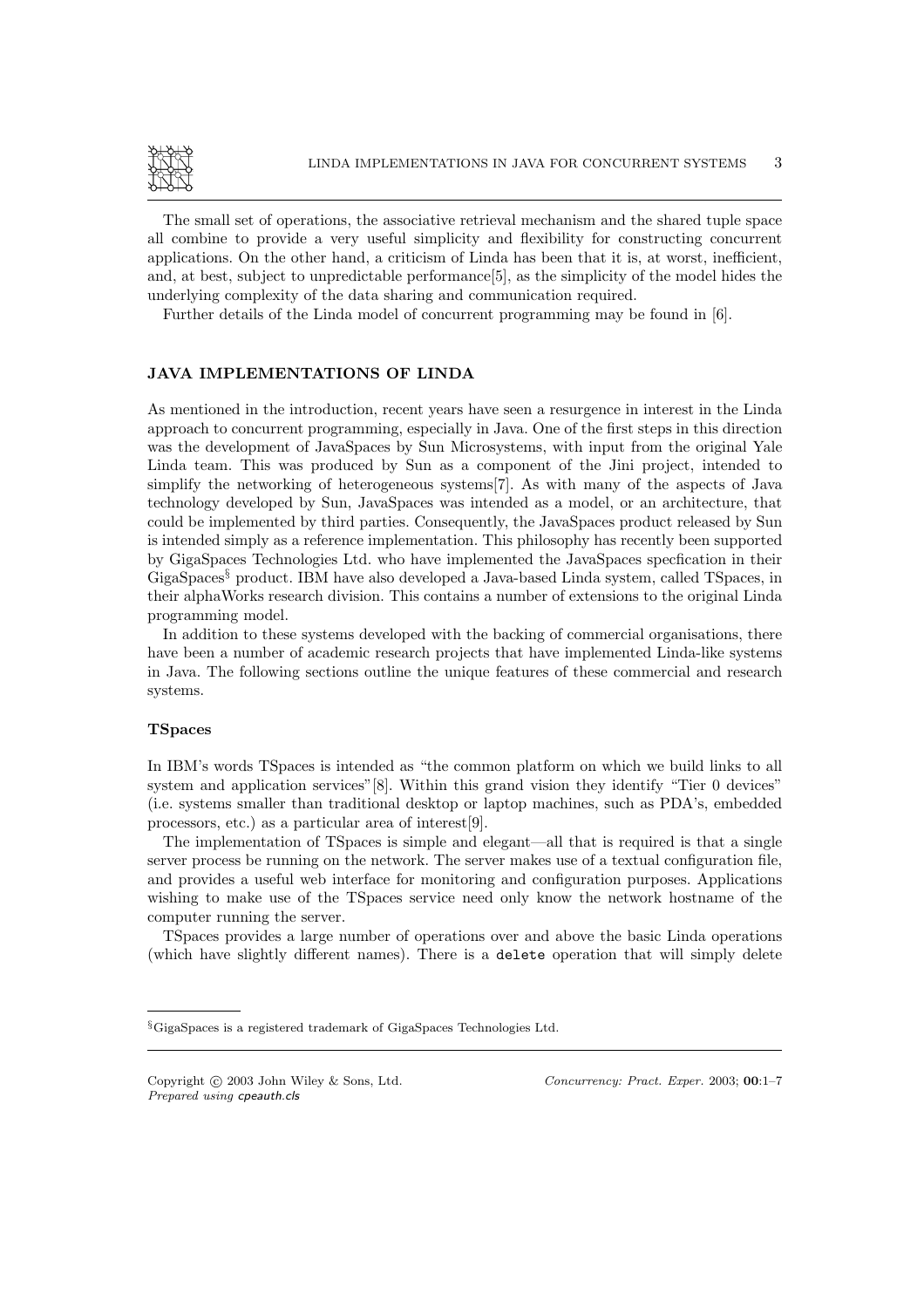

a matching tuple from the tuple space without returning it to the application. There are also operations for the input and output of multiple tuples: scan, countN, consumingScan, deleteAll, multiWrite and multiUpdate. There are a number of operations that specify tuples by means of a "tuple ID" rather than the usual associative matching mechanisms: update, readTupleById and deleteTupleById. There is also the rhonda operator, which performs an atomic synchronisation and data exchange operation between two processes.

Lastly, TSpaces provides an "event registration" mechanism. This allows a process to request notification when a certain tuple is written to the tuple space or deleted from it. While the original Linda model does not provide any form of event notification, it is not difficult to emulate efficiently for writes, using threads and the standard rd operation. Event notification on deletions is possible to emulate by polling with rdp, but this is not efficient.

TSpaces transports tuples across the network using the standard Java object serialisation mechanisms and TCP/IP sockets. Tuples are simply objects that consist of a number of Field objects (or FieldPS objects which preserialise to a byte array to allow the server to work with unknown classes). Wildcard or formal values for anti-tuples are specified by Field objects containing a class type (e.g. String.class), rather than a data value. (TSpaces thus restricts tuples to containing objects, not primitive values, for matching purposes). Matching is performed using the standard equals method, and, in some cases, the compareTo method, specified by the Comparable interface. Matching can be done using so-called "indexed tuples". In this case the fields may be named, ranges of values may be included in the matching process, and AND and OR operations may be specified. These features may all be used in combination. It is also possible to perform matching on XML¶ data contained in tuples.

Tuples may have an expiration time set, and there is support for transactions. Furthermore, access control is provided for tuple spaces. This is based on user names, passwords and groups, and provides a level of control similar to that of the UNIX file access control mechanisms. TSpaces also provides persistence for the tuple spaces.

TSpaces does not provide a preprocessor, as originally envisaged by the original Yale researchers. The current implementation of TSpaces makes use of a centralised server model, which may become a performance bottleneck.

### Adding new commands

New commands can be added to the TSpaces system relatively easily. This ability, together with the rich set of operations supported and complex matching criteria described above, provides a facility similar to the extended features of eLinda. This section presents a brief overview of the mechanisms for adding new commands to TSpaces.

The implementation of TSpaces makes use of a number of layers of software. At the lowest level the tuples themselves are stored in a form of database. This may be an actual database product (such as IBM's DB2), or simply some form of data structure in the computer's main memory. Above this is the tuple management layer, which handles the retrieval of tuples from

<sup>¶</sup>Extensible Markup Language, a specification for structured documents produced by the World Wide Web Consortium[10].

Copyright © 2003 John Wiley & Sons, Ltd. Concurrency: Pract. Exper. 2003; 00:1–7 Prepared using cpeauth.cls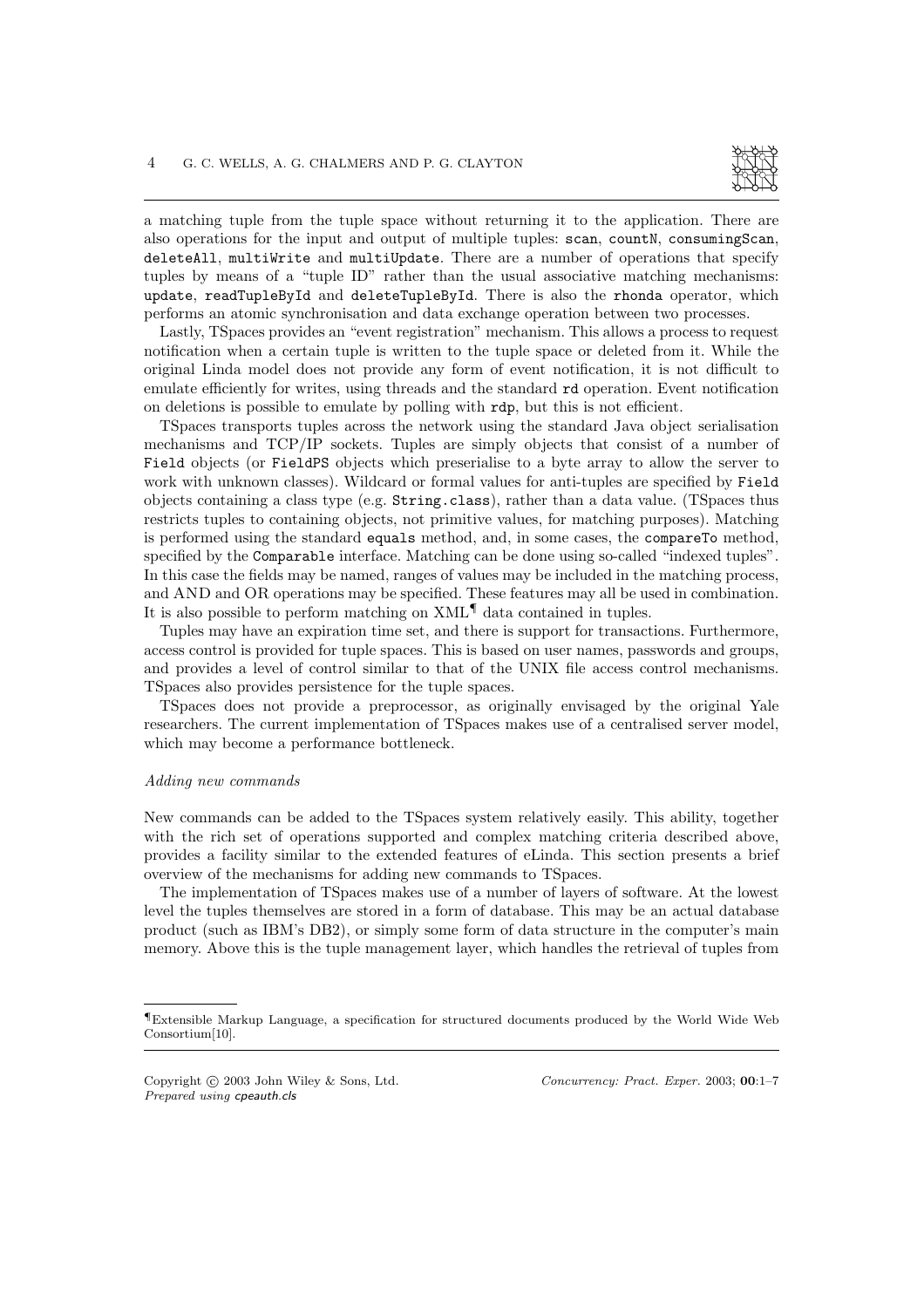

the tuple space database. Above this layer (and accessed through a well-defined API) is the operator management level. This is comprised of a number of "factory" objects arranged in a list. The factories are responsible for creating "tuple handlers" for each command that is passed to the tuple space. If a factory does not recognise a particular command then it is passed down to the next factory in the list.

Users with appropriate permission levels can add new factories and handlers to the system dynamically, providing a great deal of flexibility. However, this is a complex process from a programmer's perspective, as has also been noted by Foster *et al*[11]. Some of the complexity could perhaps be handled by providing classes with methods to automate the installation and initialisation of the new tuple handlers, but this would have to be done by the writers of the new factories and command handlers.

# JavaSpaces

JavaSpaces[12] is a complex product and relies heavily on a number of other technologies from Sun. As stated in the introduction to this section, it forms part of the Jini system, and so makes extensive use of the Jini API[7]. Network support is provided by the Java RMI (Remote Method Invocation) protocol[13]. Furthermore, distribution of classes to clients is handled by the standard Internet hypertext protocol (HTTP). This means that before a JavaSpaces application can be started the following set of services must be running:

- a web (HTTP) server (a minimal one is provided with the Jini/JavaSpaces release)
- an RMI activation server (part of the standard RMI software bundled with Java)
- a Jini lookup service (alternatively the RMI registry service can be used, but this is discouraged as support for this option may be discontinued by Sun in the future)
- a Jini transaction manager
- a JavaSpaces server

Most of these services (and any application programs) also require extensive setting of command line parameters, further adding to the overall complexity of using JavaSpaces. Applications are also required to run a security manager, whether security checking is required or not. A typical command line required to run a JavaSpaces application is as follows:

```
java -Djava.security.policy=D:\JavaProgs\policy.all
-Doutrigger.spacename=JavaSpaces
-Dcom.sun.jini.lookup.groups=public
-Djava.rmi.server.codebase=http://host/space-examples-dl.jar
-cp D:\JavaProgs\space-examples.jar;D:\JavaProgs\classes
sun.applet.AppletViewer worker.html
```
JavaSpaces supports the basic Yale Linda operations (the names differ from the original names used by the Yale group, but essentially the same functionality is provided). Tuples can be created by the programmer from any classes that implement the Jini Entry interface. Only the public fields of these classes that refer to objects are considered for matching purposes (i.e. private fields are ignored, as are fields of the primitive data types).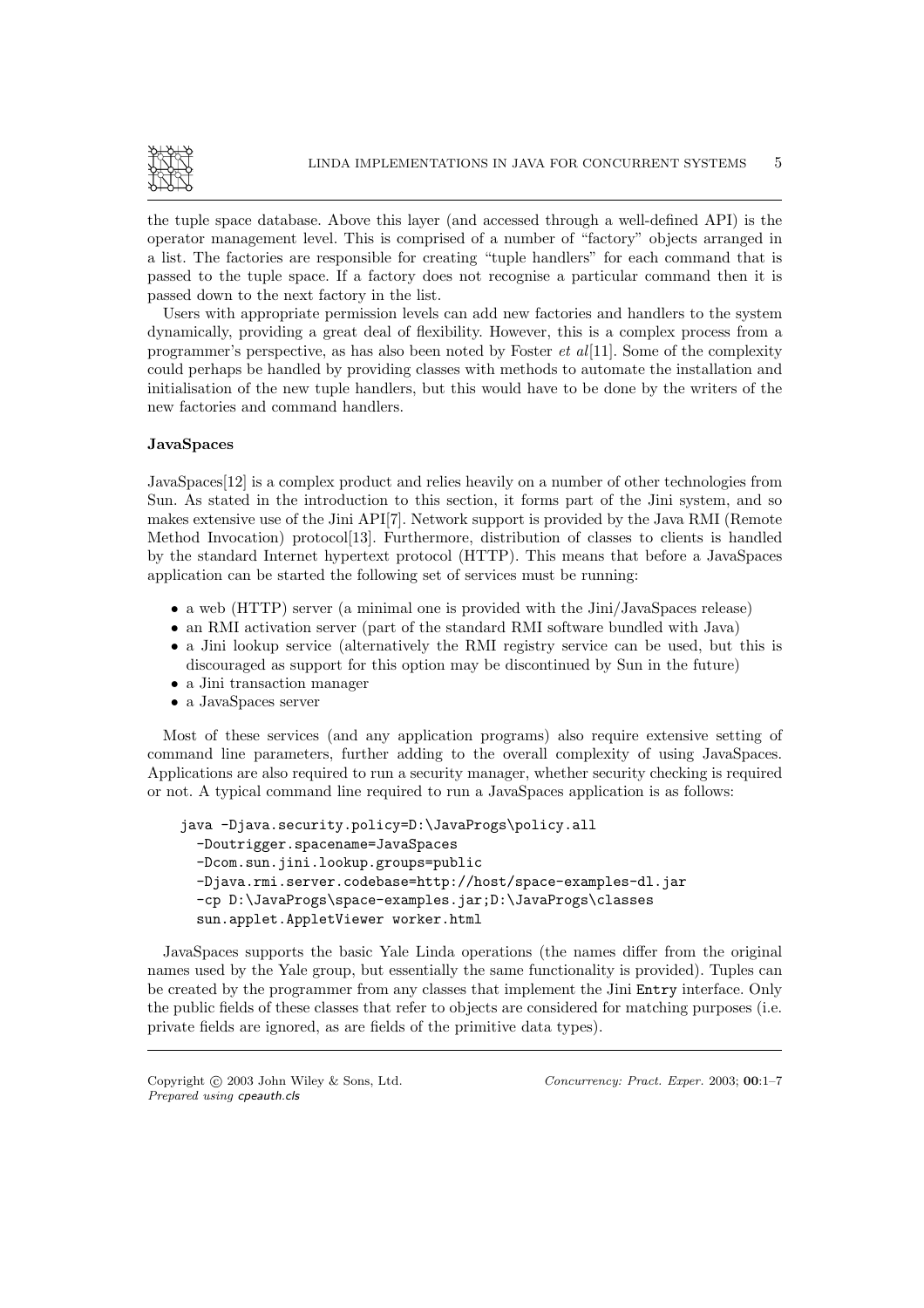

Tuples are transmitted across the network using a non-standard form of serialisation, whereby only public fields of classes are serialised and multiple references to the same object cause multiple copies to be serialised. Matching of tuples with anti-tuples (called templates in JavaSpaces) is done using byte-level comparisons of the data, not the conventional equals method. Matching can make use of object-oriented polymorphism for matching sub-types of a class.

The Linda programming model is extended in JavaSpaces to provide support for commercial applications in two ways: transaction-handling and "leases" (similar to the tuple expiration mechanism in TSpaces). There is also an event registration mechanism, similar to the event notification facility in TSpaces, but only for writes. As noted previously, this is not difficult to emulate using threads and the rd operation.

A centralised tuple storage approach is used and this may become a performance bottleneck in large systems. Like TSpaces, JavaSpaces does not provide a preprocessor.

### GigaSpaces

GigaSpaces[14] is a relatively recent system developed as a commercial implementation of the JavaSpaces specification. As such it is compliant with the Sun specifications, while adding a number of new features. These include operations on multiple tuples, updating, deleting and counting tuples, and iterating over a set of tuples matching an anti-tuple. There are also distributed implementations of the Java Collections List, Set and Map interfaces, and a message queuing mechanism.

Considerable attention has been paid to the efficient implementation of GigaSpaces. This includes the provision of facilities such as buffered writes, and indexing of tuples (with or without intervention from the application developer).

There is also support for non-Java clients to access GigaSpaces through the use of the SOAP protocol over HTTP. Lastly there is support for web servers to make use of GigaSpaces to share session information (potentially even between separate web servers).

### Comparison of TSpaces and JavaSpaces with the Yale Linda model

Table I summarises the differences between the original Yale Linda model, TSpaces and JavaSpaces (GigaSpaces is very similar to JavaSpaces). In general it can be seen that TSpaces and JavaSpaces provide considerably more functionality than the original Yale Linda model, with the exception of the eval operation (it should be noted that the original Linda model is just that, whereas the other two systems are object-oriented implementations of that model, with extensions). Notable extensions in JavaSpaces and TSpaces are transaction support and leases/expiration, which are important considerations for commercial applications.

TSpaces is unique in providing an extensible form of matching through the ability to add new commands. We will return to this subject in a later section.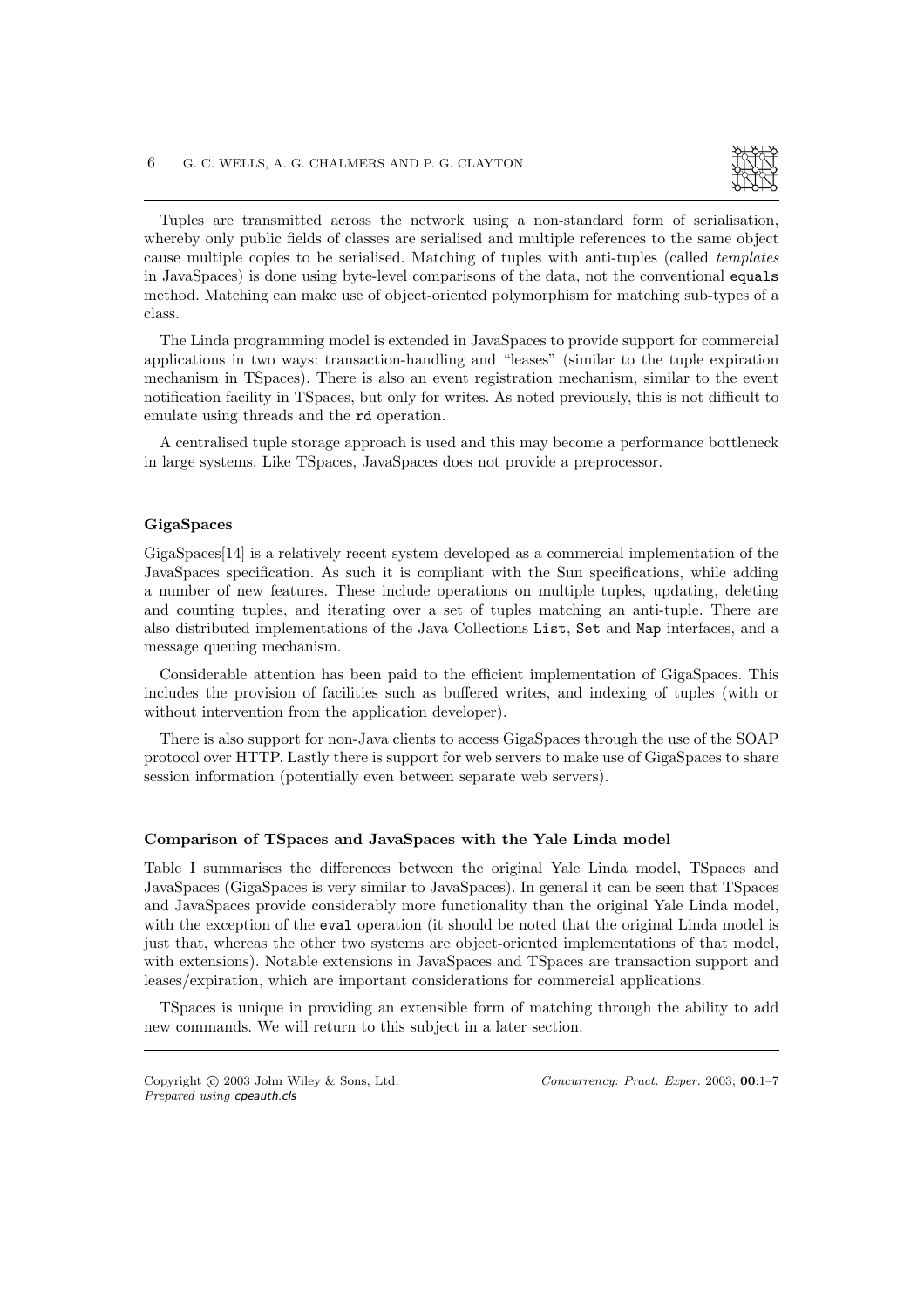

| Feature                           | <b>TSpaces</b> | JavaSpaces & Yale Linda<br>GigaSpaces |                |
|-----------------------------------|----------------|---------------------------------------|----------------|
| "Rich typing" (tuples as classes) | Yes            | Yes                                   | No             |
| Objects (with methods)            | Yes            | Yes                                   | N <sub>0</sub> |
| Matching subtypes                 | Yes            | Yes                                   | No             |
| Fields <i>must</i> be objects     | Yes            | Yes                                   | N <sub>0</sub> |
| More than one tuple space         | <b>Yes</b>     | Yes                                   | N <sub>0</sub> |
| Leases/expiration                 | <b>Yes</b>     | Yes                                   | No.            |
| Transaction support               | Yes            | Yes                                   | No.            |
| Event notification                |                |                                       |                |
| Writes                            | Yes            | Yes                                   | No             |
| Deletions                         | Yes            | No                                    | No             |
| Extensible matching               | <b>Yes</b>     | N <sub>0</sub>                        | N <sub>0</sub> |
| Has eval                          | No             | No                                    | Yes            |

Table I. Comparison of the features of TSpaces, JavaSpaces and Yale Linda

### Research projects

This section provides a brief overview of a number of academic research projects that have developed implementations of Linda in Java with novel or extensible matching mechanisms. There are, of course, many more implementations of the Linda model in Java and in other programming languages—several of these are discussed in [15].

### XMLSpaces

XMLSpaces is designed to support the use of XML data in tuples[16]. It is based on TSpaces, and considerably extends the XML support already provided by TSpaces. The Field class used by TSpaces for the fields in tuples is subclassed to create a class called XMLDocField. This new class overrides the matching method used by TSpaces to provide matching on the basis of the XML content of the field. The matching is performed by a method of the anti-tuple that can be provided by the application programmer. This results in a great deal of flexibility for XML matching operations. A number of matching operations are currently supported, including the use of XML query languages, such as XQL[17] and XPath[18].

XMLSpaces further extends TSpaces by supporting a distributed tuple space model, rather than the centralised model used by TSpaces. The distributed tuple space support is provided in a flexible and tailorable way, allowing different methods for the distribution of tuples to be used, and selected dynamically when an application starts. A subset of the basic TSpaces operations is augmented with distributed versions that take into acccount the distribution of the tuple space (e.g. distributedWrite and distributedWaitToTake).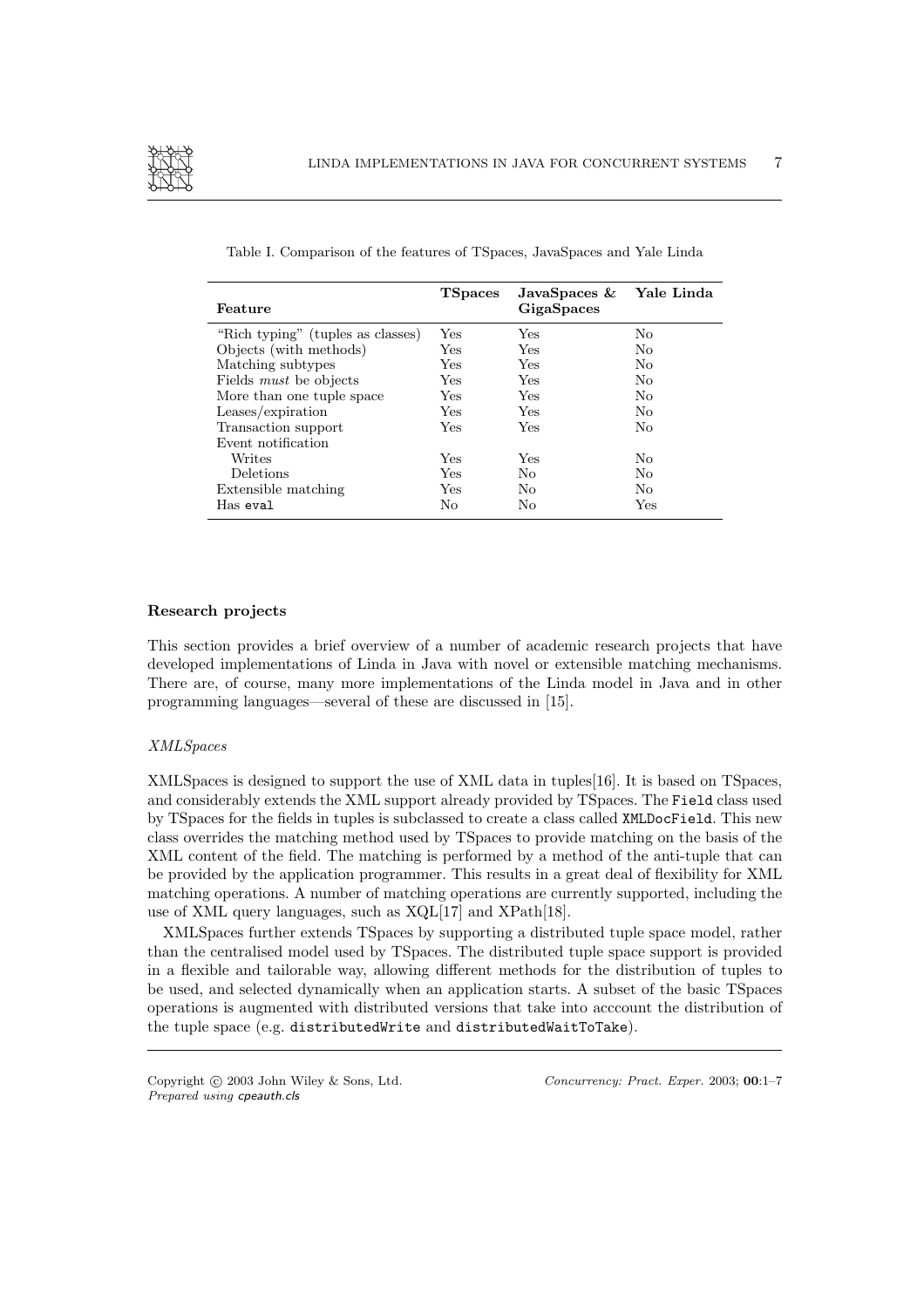

# $CO<sup>3</sup> PS$

CO<sup>3</sup>PS stands for "Computation, Coordination and Composition with Petri net Specifications"[19, 20]. This builds on the usual coordination model of a concurrent system, where the responsibilities for computation are handled by the host language, and for coordination by the coordination language, as exemplified by Linda. Petri nets are used in  $CO<sup>3</sup>PS$  for the specification of the computational aspect of a system.

The coordination model used in  $CO<sup>3</sup>PS$  is based closely on that of Objective Linda<sup>[21, 22]</sup>. As such it shares the approach of Objective Linda in allowing the method for the matching of tuples to be overridden. The main application of this in  $CO<sup>3</sup>PS$  is to support the introduction of non-functional requirements. The developers of  $CO<sup>3</sup>PS$  distinguish two phases of application design:

- 1. The logical phase, which concentrates on the programming logic—the functional requirements of the system.
- 2. The non-functional phase, in which issues such as efficiency, load-balancing, security, etc. are taken into account.

This approach might be summarised as: "first get it working, then get it working well". In order to support this technique, they make use of a reflective architecture, i.e. an architecture that permits the designer to reflect on the behaviour of the system, and to adapt it, without affecting the interaction with clients. The developers of  $CO<sup>3</sup>PS$  go to great lengths to explain that this should be done without impacting on the semantics of the coordination operations.

A further unique feature of  $\rm CO^{3}PS$  is the introduction of *composition* as a third aspect of the behaviour of a concurrent system, orthogonal to computation and coordination. Composition refers to the view of an application as a configuration composed of a collection of agents. These agents may recompose themselves into new configurations as needed during the execution of the application.

### Java-Linda

Java-Linda is a student project at Yale University[23]. It provides a subset of the features of the original Linda system (for example, there is only partial support for the eval operation, no preprocessor, etc.). TCP/IP is used for communication in Java-Linda, with a simple, centralised server.

As there are no extensions to the original Linda model present in Java-Linda, it is of little interest, except for the novel way in which it implements the standard associative matching mechanism. Any object can be used as a tuple in Java-Linda. This would seem to pose some difficulties for the Java-Linda system that needs to perform matching operations on these objects. The solution to this problem that has been adopted is that the Java-Linda system interrogates the structure of the objects in order to extract the fields and perform matching. This has been done using the serialised version of the objects, which includes a considerable amount of information about the structure of the serialised object. This metadata is parsed to extract the information about the structure of the object and this is then used to guide the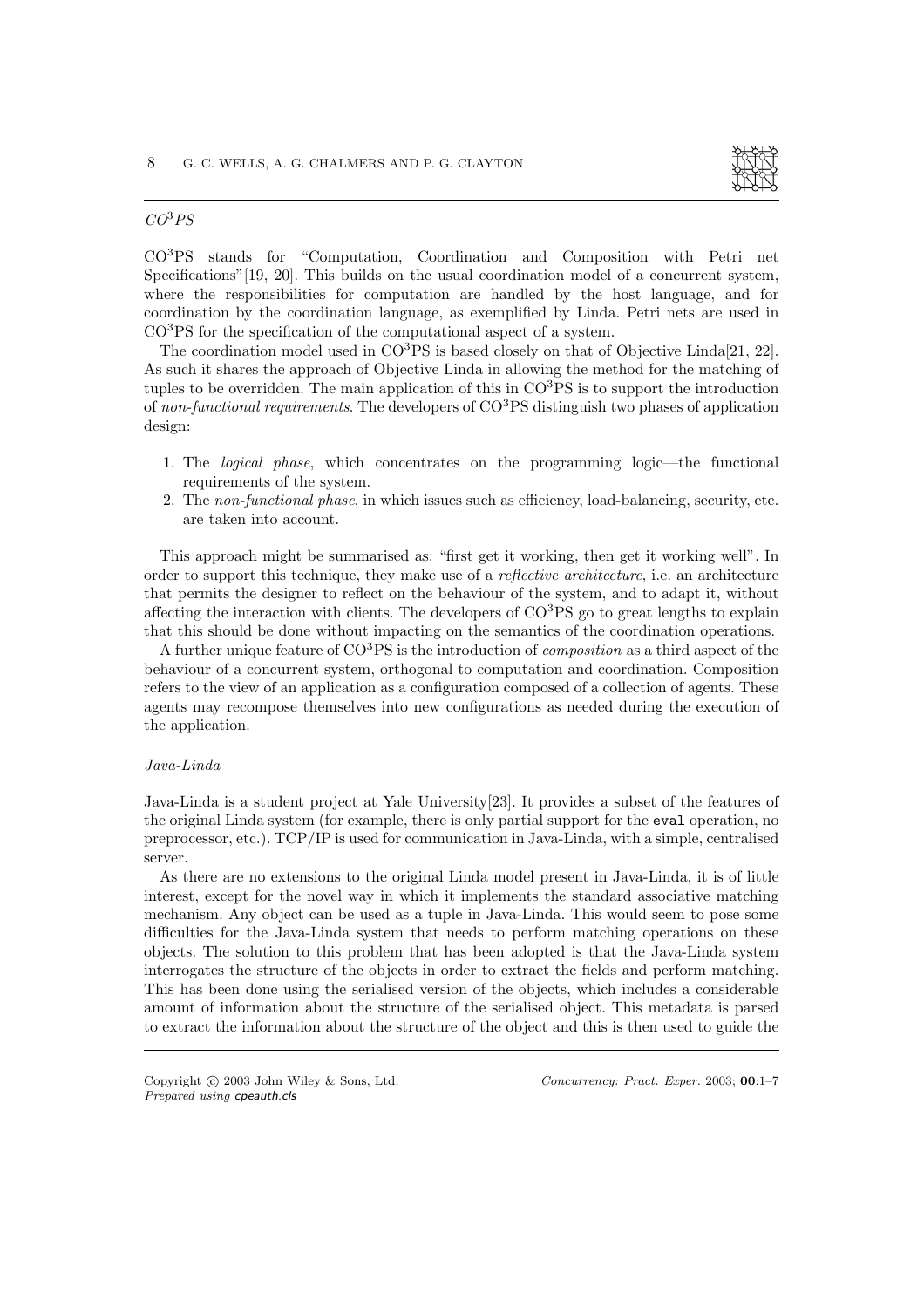

matching process. The matching itself is done on the bytes in the serialised form of the object. This process is described as "tedious and time-consuming"[23], but is convenient and elegant for application programmers. This should be contrasted with JavaSpaces, which appears to do very simple byte-level matching on objects.

# Mobile Coordination

The work on mobile coordination performed at the University of Cambridge is very similar in many respects to I-Tuples, a C implementation of Linda[11]. I-Tuples is intended to provide for efficient updates of tuples (e.g. incrementing a counter stored as a tuple). However, the motivation behind the unique features of the mobile coordination project are very different[24]. Like I-Tuples, the idea of mobile coordination is to move the processing of tuple space operations from the application processing node to the server. However, in the mobile coordination project this was done with a view to enhancing fault tolerance, rather than improving performance. In fact, the mobile coordination mechanism is presented as an alternative to the transaction mechanisms found in the current commercial implementations of Linda. Despite this, the performance results reported for the Java implementation of mobile coordination show that in many cases it can lead to improved performance.

# ELINDA

The eLinda system is modelled closely on the standard Linda model, supporting the five basic Linda tuple space operations. The current implementation of eLinda has been developed in Java to allow experimentation with the concepts that it embodies.

The eLinda system has three extensions to the original Linda programming model:

- A "broadcast" output operation.
- Support for distributed multimedia applications.
- The Programmable Matching Engine, providing a very flexible matching mechanism.

In this paper we will discuss only the last of these extensions. Full details of the other features can be found in [15].

# The implementation of eLinda

Three different implementations of eLinda have been developed in order to explore different approaches for handling the tuple space and the attendant communication requirements. The names given to these implementations and their key features are as follows:

eLinda1 Fully distributed tuple space, where any tuple may reside on any processing node. This poses particular problems for matching in that many processors may be required to participate in a matching operation. This was developed as the initial version and much of the focus of the work was on this approach.

Prepared using cpeauth.cls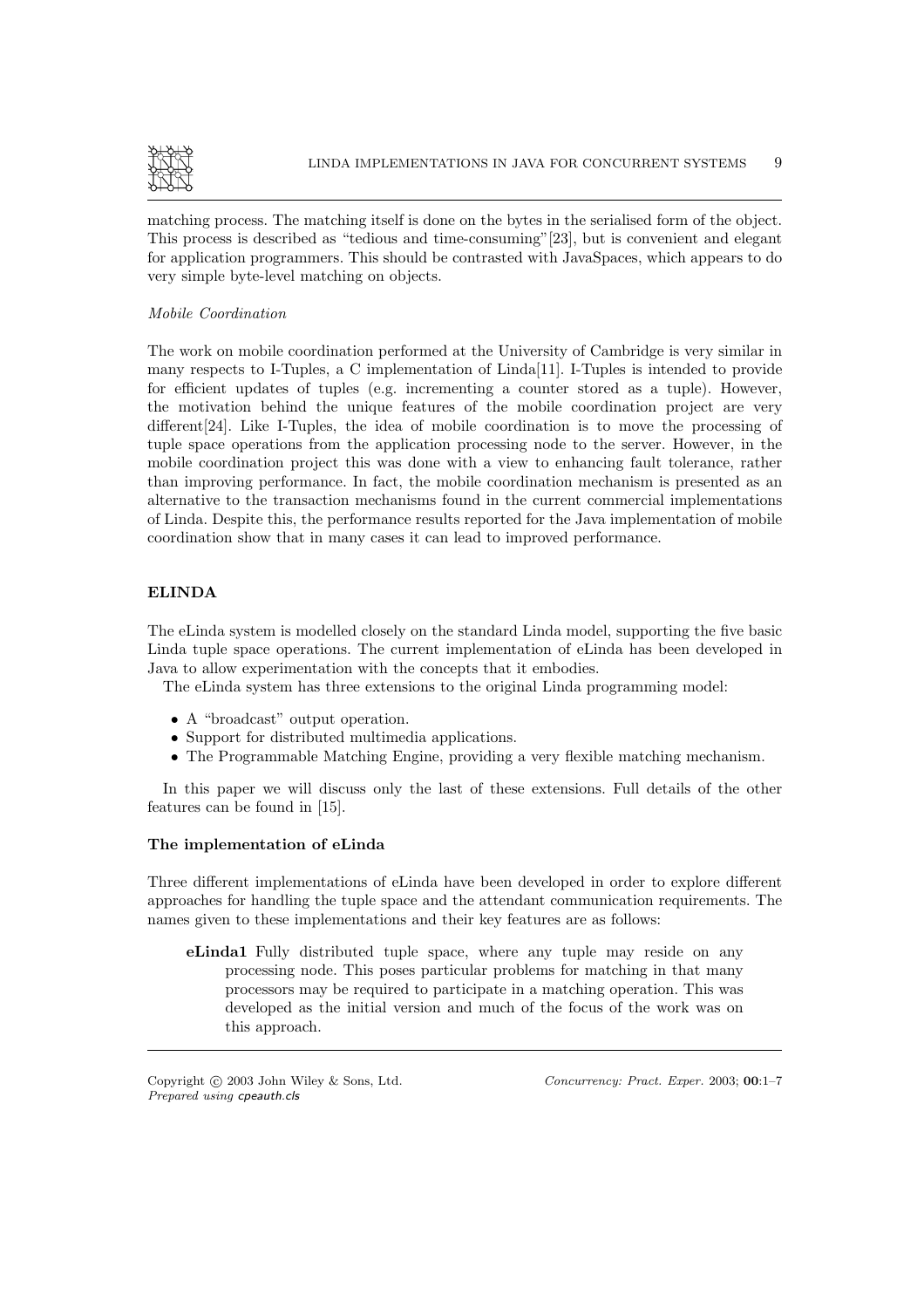

- eLinda2 Centralised tuple space, where all the tuples are stored on a single "server" node. This is the approach used by JavaSpaces, TSpaces and GigaSpaces.
- eLinda3 Centralised tuple space, as in eLinda2, but with "broadcast" tuples cached on each processing node.

Unless otherwise noted, references in this paper to "eLinda" refer either to features common to all the implementations, or to eLinda1.

### The Programmable Matching Engine

The Programmable Matching Engine (or PME) allows the use of more flexible criteria for locating tuples using the associative matching mechanism. This is useful in situations where a global view of the tuples in tuple space is required. For example, consider a scenario where a tuple is required that has a numeric field, the value of which is the closest to some specified value (i.e. not necessarily equal to the given value).

Such queries can be expressed using the standard Linda associative matching methods, but will generally be quite inefficient. In the example above, the application would have to retrieve all of the eligible tuples using in, work through them to locate the one with the required "closest value" and then return the tuples to tuple space. If the tuple space is located on a remote processing node or distributed over many processing nodes, this will result in a large volume of network traffic. Furthermore, the parallelism of the system is reduced as the application holds all of the tuples for the period required to determine which one is required, possibly holding back other processes.

In situations such as these, where the tuple space is distributed (as in eLinda1), searching for a tuple may involve accessing the sections held on all the processors in parallel. This problem is handled efficiently in eLinda1 by distributing the matching engine so that network traffic is minimised, and moving the necessary computation out of the application and into a special form of matcher. For example, in searching for the "closest" tuple, each section of the tuple space would be searched locally for the tuple with the closest value and that returned to the matcher running in the originating process, which would then select the closest of all the replies received. This process is completely transparent to the application, which simply inputs a tuple, using a specialised matcher. From the application programmer's perspective this could be expressed simply as:

```
in.closest("point", ?x, ?=y)
```
The notation that is used is to follow the Linda input operation with the name of the matcher to be used (closest here). The field (or fields) to be used by the matcher is denoted by ?=. In this case, the operation specified is to retrieve the tuple with the value closest to the current value of the variable y. In practice, the matcher is specified as an object that implements a specific Java interface. This is passed to the eLinda system, together with the anti-tuple specification.

Prepared using cpeauth.cls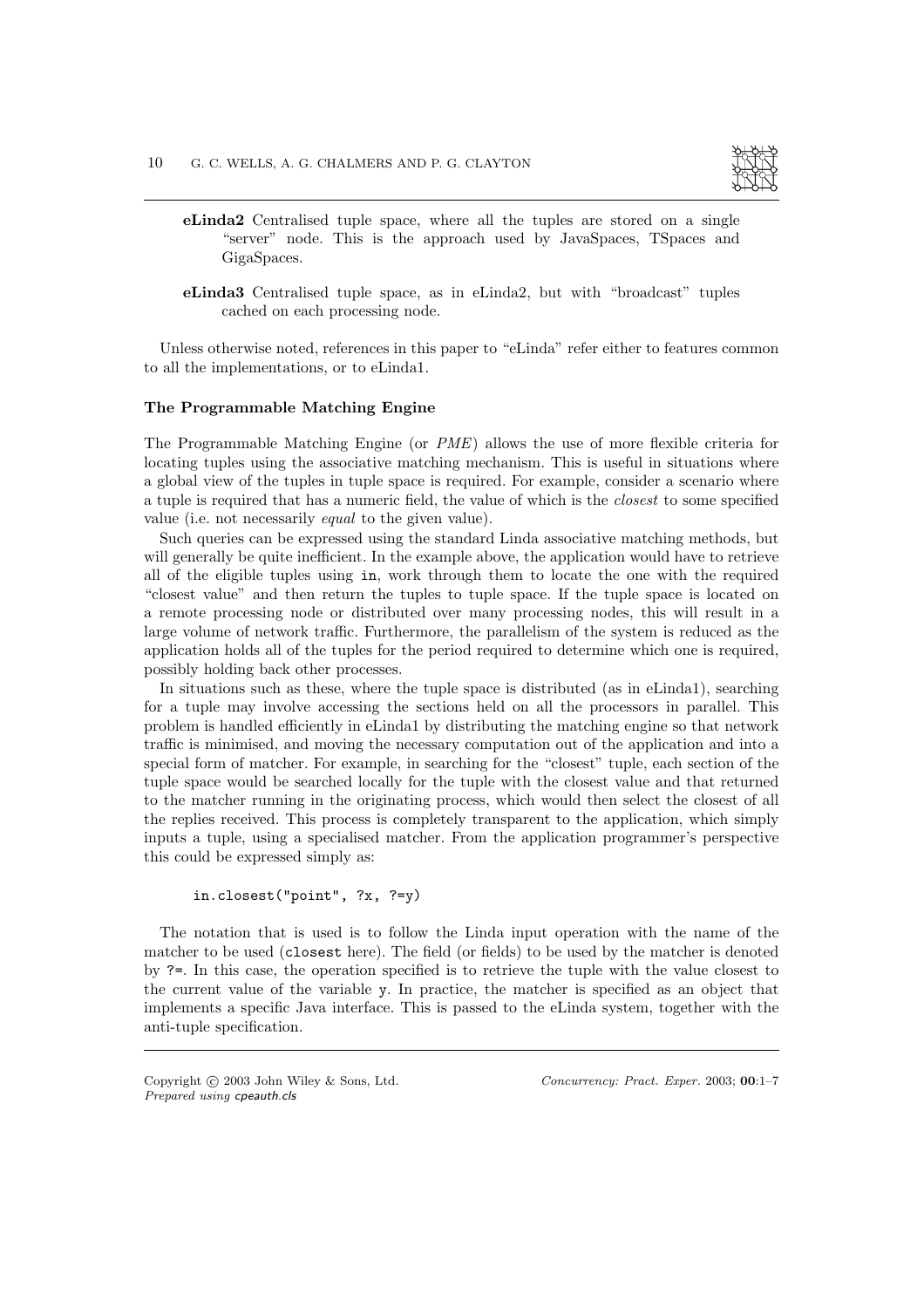

In addition to the simple usage illustrated by the above example, matchers may also perform aggregated operations where a tuple is returned that summarises or aggregates information from a number of tuples. For example, a matcher might calculate the total of numeric fields in some subset of the tuples in tuple space. It is also possible to write matchers that return multiple tuples, providing a facility similar to that provided by the TSpaces scan operation.

The facilities provided by the Programmable Matching Engine are compared with a number of other extended Linda systems in [25]. These include those mentioned previously in this paper, and others, such as the work of the coordination research group at the University of York[26, 27, 28], Objective Linda[22, 21], and ELLIS[29].

### Limitations of the Programmable Matching Engine

There are some limitations to the kinds of matching operations that are supported by the PME. Notably, some matching operations may still require a complete global view of the tuple space (one simple example of this is where a tuple is required that has the median value of some field). In such situations the facilities offered by the PME may not be ideal, as all the tuples need to be gathered together in order to find the result. However, it is important to note that such problems are handled no less efficiently than if the application were to handle them directly, using a conventional Linda system.

Furthermore, the PME approach minimises the network traffic in such cases. This is due to the fact that the distributed matchers would return their local tuples in a single network transfer, rather than one-by-one as would be the case in a conventional Linda system. The potential to reduce the network traffic involved may be even greater as the distributed matchers could return an array containing only the values of the field needed to determine the median value. Once the median was determined then that tuple could be fetched from the processor that held it. If the total size of the tuples in relation to the size of the field required for the determination of the median is large, then this will greatly reduce the volume of network traffic.

Lastly, the use of the PME will generally simplify application development. This is particularly true where a pre-written matcher is available. It is envisaged that any commercial implementation of this concept would be provided with a library of common matching operations, written in such a way as to provide a useful set of generic matching facilities. More specialised matchers would have to be written as part of the development of the application for which they were required. Such matchers could then be added to the library of existing matchers for future use. It is also possible that writing specialised matchers could become a service provided by an entity separate from the application development team.

### Implementing new matchers

Writing matchers, while not a trivial operation, is not overly complex. The programming interface required of a matcher is simply two methods to be provided by a Java object. To support the writing of matchers there is a programming interface to the tuple space system that allows direct access to the tuples in a carefully controlled manner. These facilities allow new matchers to apply the standard associative matching algorithm in various ways, and to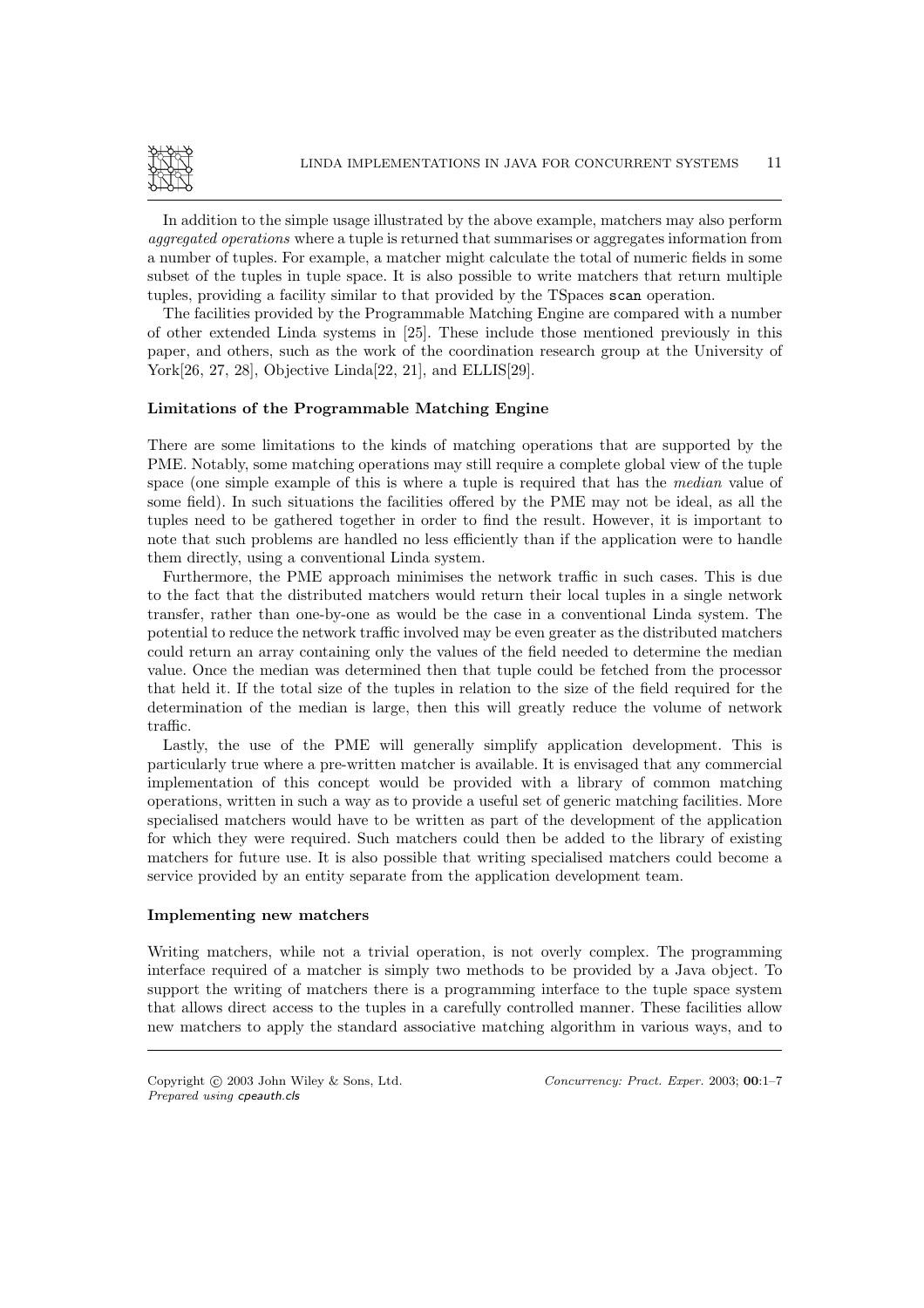

interact directly with the eLinda system (e.g. retrieving tuples from tuple space, replacing unwanted tuples, deleting local and remote tuples, broadcasting requests to other processors and subsequently retrieving the results of such requests, etc.). Of course, this interaction allows the programmer to access the tuples in tuple space at a lower level of abstraction than usual, and care needs to be taken to preserve the semantics of the Linda tuple retrieval operations.

While lines of code are a notoriously poor indication of complexity, they can give an approximate indication of the difficulty of writing a customised matcher. For example, a matcher to find the total of numeric tuple fields, is written in 175 lines of extensively commented Java code. Some more reliable complexity metrics are presented below (in Table II).

### Applications of the Programmable Matching Engine

The examples of new matchers given above have been in the domain of numeric applications. These are convenient for the purposes of the discussion as they are simple, easily explained and easily understood. However, it would be incorrect to believe that the PME was only useful for numeric problems—it is just as applicable to textual or other problems. Some examples that emphasise the generic nature of the PME are:

- A string matcher could match string fields using some alphabetic measure of "closeness", or even approximate homophonic matching.
- A spatial matcher could compare two fields, taken to be x and y coordinates to locate a tuple corresponding to a point in some two-dimensional space (or, equivalently, in three or more dimensions).
- A matcher could be written to locate tuples with fields corresponding to a date or time in some range of temporal values.
- A matcher could make use of "fuzzy logic" to locate a tuple with some associated degree of certainty of its suitability.
- A matcher could be written to select a tuple at random from some subset of the available  $\text{tuples}^{\parallel}$ .
- A matcher could be written to extract XML data from a tuple and perform complex matching operations based on this (providing an equivalent to the XML support in TSpaces and XMLSpaces).

# APPLICATIONS OF ELINDA

The eLinda system has been used for a number of applications, including a distributed videoon-demand demonstration and ray-tracing. As a particular example, which highlights the flexibility and power of the Programmable Matching Engine, the eLinda system has been used to parallelise a graphical parsing algorithm. Visual languages are used in many fields to

While it is not required of a Linda system, the eLinda system stores tuples using a localised FIFO queuing technique for fairness.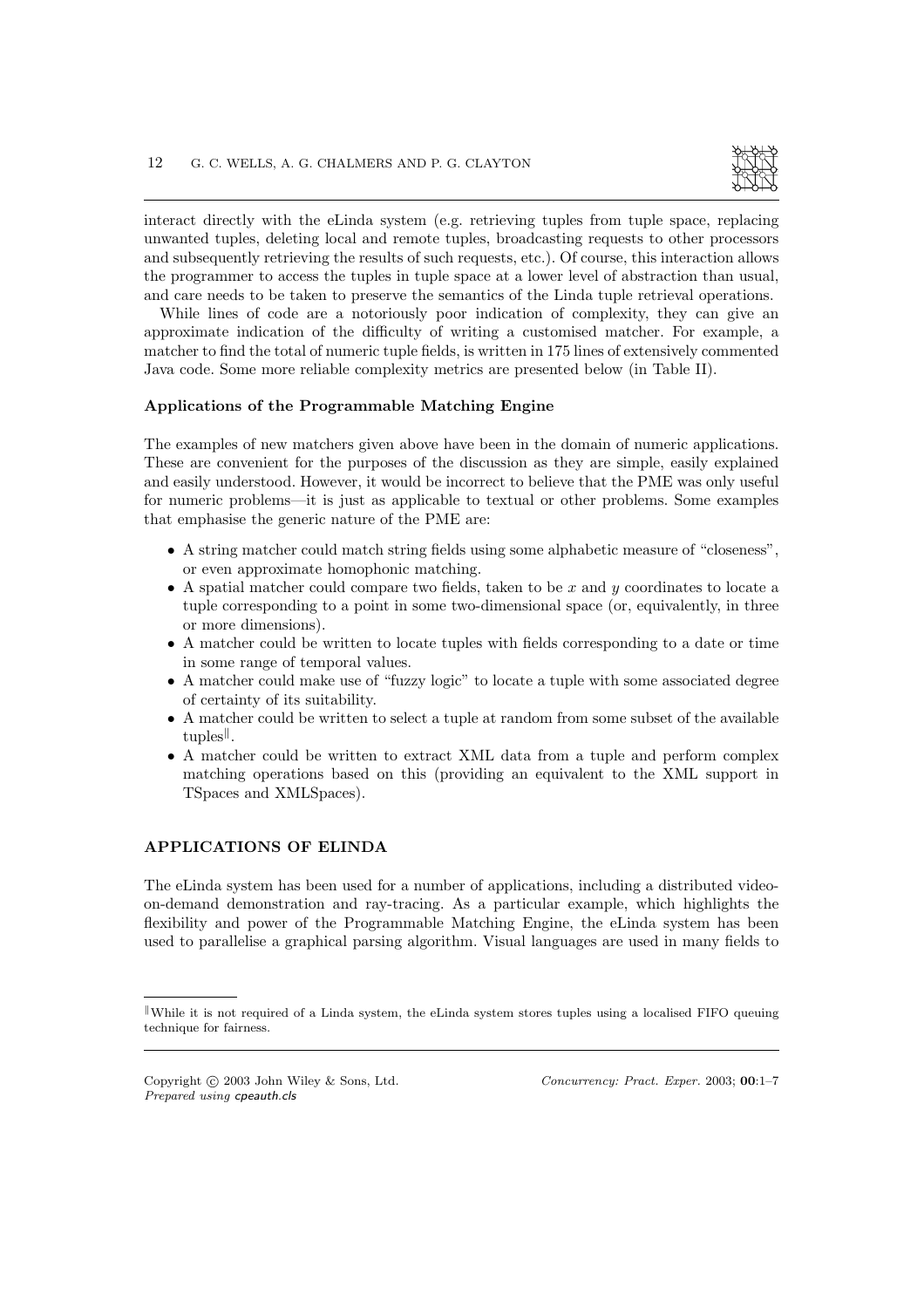

depict situations or activities in a pictorial or diagrammatic form, which is often easier for human beings to comprehend than an equivalent textual form. Examples of such languages abound, not least in the field of Computer Science, where notations such as flowcharts, state transition diagrams, entity-relationship diagrams, etc. are widely used.

For such graphical models to be used by computer systems there is a requirement for parsing them in order to analyse their structure. This process is directly analogous to the parsing of textual computer programming languages. However visual parsing is distinguished by the increased complexity of the relationships between the components. In a textual language there is a simple, positional sequence relating the components of the language (i.e. the keywords and other tokens). In the case of a visual language there is far more scope for different relationships to exist between tokens in two dimensions (or, more generally, in three or even more dimensions). For example, tokens may be related by inclusion, by contact, by position (e.g. one above another), and so on.

There are many different methods that may be used for specifying and for parsing visual languages. A classification of visual languages that highlights some of these differences can be found in [30]. The specific method that was parallelised using eLinda is picture layout grammars, as developed by Golin[31]. Picture layout grammars provide a particularly flexible and powerful means of expressing the syntax of visual languages. However their parsing is a complex, multi-stage process with an algorithmic complexity of  $O(n^9)$  in the worst case. Much of the parsing process can be parallelised as the graphical tokens can be reduced largely independently of each other. Similarly, the final stage of parsing using Golin's technique consists of checking the parse tree structures to remove redundant and invalid paths. This can also easily be done in parallel. The parallelisation makes use of the common replicated-worker pattern[12]. More details of the parallel parsing algorithm are given in [32].

It was found that the enhanced matching mechanisms in eLinda were very useful during the development of this application. At a number of points there is a need to use complex criteria to specify the tuples that are to be retrieved from tuple space. Four customised matchers were written for the visual language parser. Of these matchers, two are general-purpose, and may be useful in other applications. The number of lines of code, while not an accurate metric, does give an approximate indication of the complexity of a matcher. Accordingly, the total number of lines of commented Java code are given below for each of the matchers written for the visual parsing algorithm, together with a brief description of the purpose of the matcher. Better complexity measures are presented further below.

- RHSMatcher (130 lines of code) This matcher is the most complex of those used in the visual language parsing application. It is used to search the tuple space containing the grammar rules, looking for a rule that could be applied to reduce a given symbol. This requires searching through the rules looking for the given symbol in the right hand side of all the rules. If the rule is a simple one then the matcher additionally checks the constraints specified by the rule.
- ConstraintMatcher (114 lines of code) This matcher is used when applying more complex rules to locate suitable symbols  $(Y)$  to reduce with the current symbol  $(X)$ . In order to do this it has to check the constraints of the attributes of the available Y symbols (usually

Copyright © 2003 John Wiley & Sons, Ltd. Concurrency: Pract. Exper. 2003; 00:1–7 Prepared using cpeauth.cls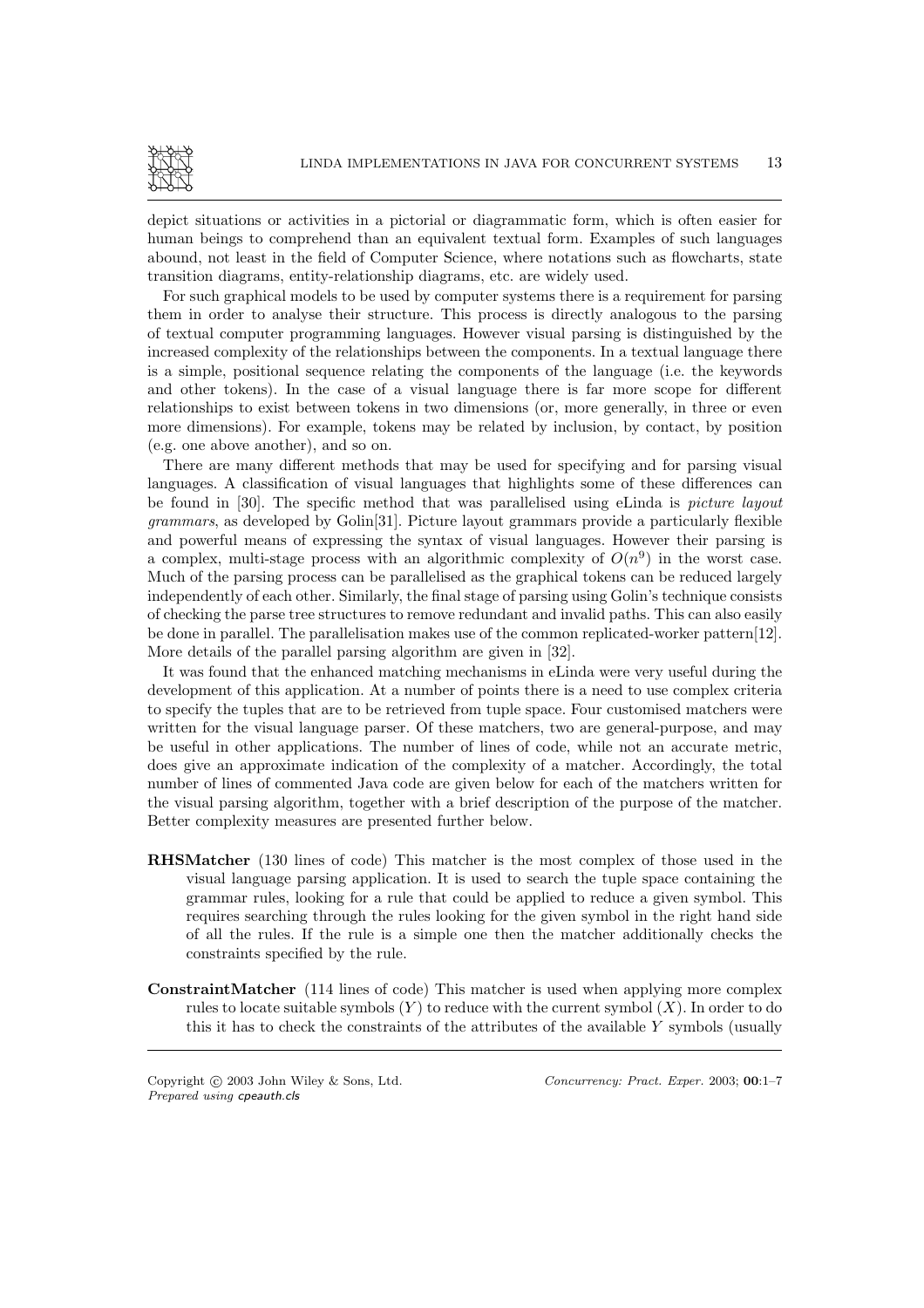

in conjunction with the attributes of the symbol  $X$ ). It returns multiple matching tuples, using a Java Vector.

SetMatcher (111 lines of code) This matcher is used by the worker processes to retrieve a symbol from the tuple space for reduction. Due to a small modification required for the parallelisation of the parsing algorithm, this symbol needs to be chosen from a set of symbols to be considered at the current parsing level.

This matcher could be used by any application that had a similar requirement to match tuples where a field has one of a set of defined values. The sets are handled using the java.util.Set interface within the matcher, allowing considerable flexibility.

AllMatcher (67 lines of code) This matcher can be used to retrieve all the tuples matching a given anti-tuple (in the same way as the scan and consumingScan operations provided by TSpaces). It is employed during the checking phase of the visual parsing application to retrieve all entries in the tuple space for a given symbol (i.e. all of the possible subtrees).

Again, this matcher could be used by any application that needed to retrieve the set of all tuples meeting some criterion. It returns the multiple tuples in a Java Vector.

In order to try to convey a better idea of the complexity of these matchers, the Halstead metrics[33] for the main methods used in the matchers above are presented in Table II. This shows LoC, the actual number of lines of code (excluding whitespace and comments), D, the Halstead program difficulty (a measure of how difficult a method's code is to understand), and E, the Halstead program effort (a measure of difficult a method is to write). For comparative purposes, these metrics are also given for the total matcher, discussed earlier, and for the common Bubble Sort algorithm.

### PERFORMANCE MEASUREMENTS

Performance testing results were obtained for a simple ray-tracing program. These were used to compare the performance of eLinda with the other commercially developed Linda systems, and also to examine the general behaviour of eLinda with regard to varying the communication:computation ratio.

All the results presented in this paper were obtained using an undergraduate teaching laboratory in the Department of Computer at Rhodes University. The computers in this facility were at that time equipped with 133MHz Pentium I processors and 32MB of main memory, and networked using standard 10Mb/s shared Ethernet. The operating system used was Windows NT 4.0. The version of Java used for the testing was 1.3.0.

At the outset, it should be noted that this hardware specification is barely adequate for the execution of Java applications. Sun's minimum recommended memory allowance for Java is 32MB, and the minimum processor recommendation is a 166MHz Pentium processor[34]. For some of the testing the limitations of the hardware became apparent, particularly in the form of excessive virtual memory paging and, in some extreme cases, complete system failures due to insufficient memory. These occurrences will be noted where relevant in the discussion below.

Copyright © 2003 John Wiley & Sons, Ltd. Concurrency: Pract. Exper. 2003; 00:1–7 Prepared using cpeauth.cls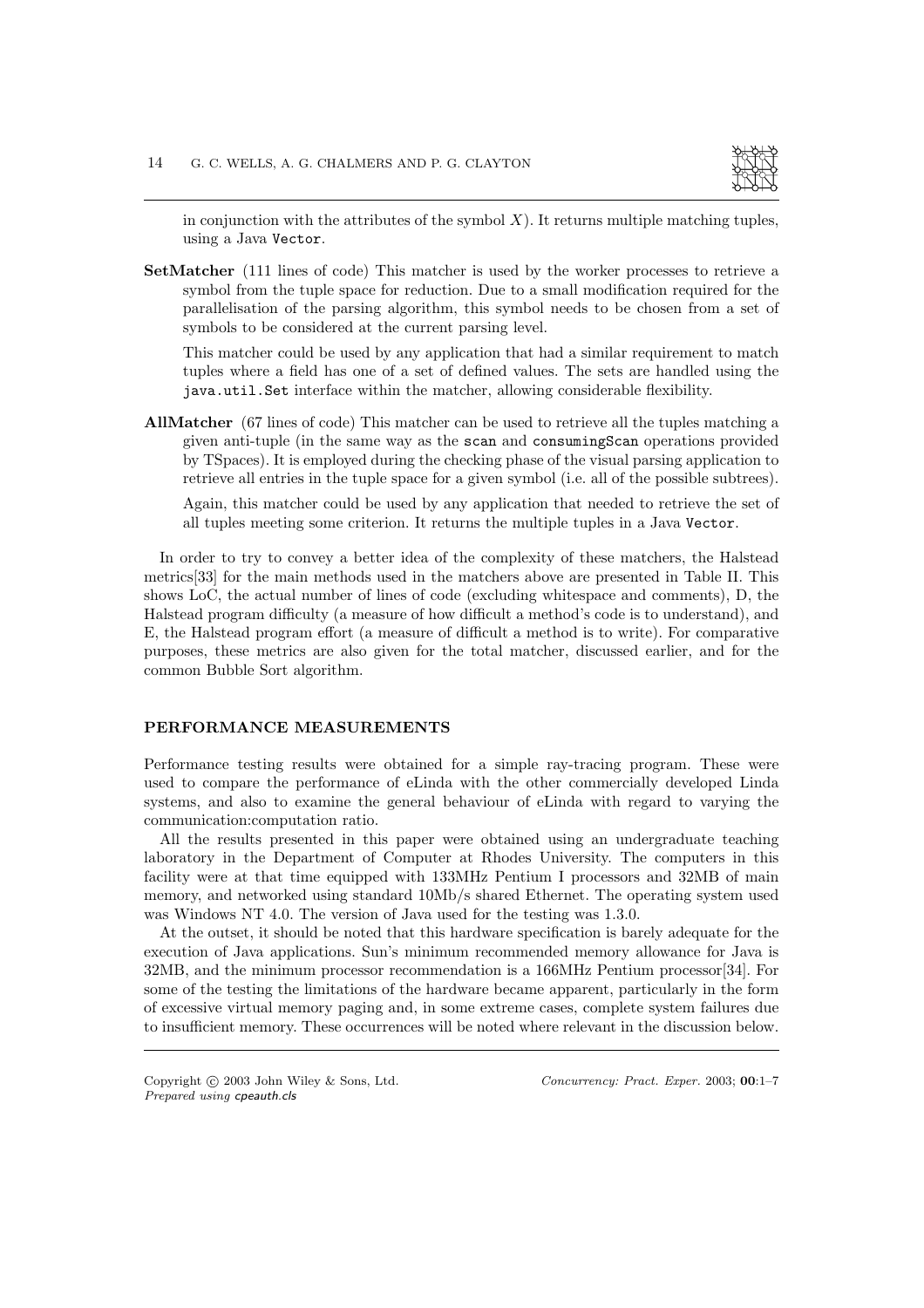

| Method             | LoC | D      | F,          |  |  |
|--------------------|-----|--------|-------------|--|--|
| AllMatcher         |     |        |             |  |  |
| match              | 3   | 2.5    | 60          |  |  |
| matchList          | 42  | 20.429 | 25 862.58   |  |  |
| ConstraintMatcher  |     |        |             |  |  |
| match              | 16  | 16.056 | 7 411.816   |  |  |
| matchList          | 73  | 35.164 | 95 598.977  |  |  |
| <b>RHSMatcher</b>  |     |        |             |  |  |
| match              | 20  | 15.417 | 9 005.79    |  |  |
| matchList          | 73  | 38.644 | 105 855.219 |  |  |
| SetMatcher         |     |        |             |  |  |
| match              | 12  | 7.438  | 1 934.235   |  |  |
| matchList          | 61  | 34.036 | 70 393.508  |  |  |
| TotalMatcher       |     |        |             |  |  |
| match              | 3   | 1      | 4.755       |  |  |
| matchList          | 97  | 39.741 | 127 187.461 |  |  |
| <b>Bubble Sort</b> |     |        |             |  |  |
| bubbleSort         | 13  | 15.619 | 7 241.638   |  |  |

Table II. Complexity Metrics for Matchers

# Ray-tracing performance

One of the demonstration programs provided with JavaSpaces is a simple ray-tracing application, written using a replicated-worker pattern[12]. This application was extended to produce timing results, and then ported to eLinda, TSpaces and GigaSpaces. The ray-tracing program did not make use of any of the new or extended features of any of these Linda systems. Only eLinda1 and eLinda2 were used as this application did not make use of the broadcast communication used in eLinda3. It should also be noted that this application does not utilise the extended matching facilities of the Programmable Matching Engine.

While the results found for this application give a good indication of the relative efficiency of the Linda implementations it should be noted that they are not very impressive in terms of ray-tracing programs in general.

The timing results for this application are shown in Table III. Figure 1 shows these results in the form of the speedup of the ray-tracing program as the number of worker processes is increased, relative to the time taken by a single worker. A maximum of only eight worker processes could be used with JavaSpaces—over this limit the system became unstable. The performance of GigaSpaces was erratic as the server experienced serious virtual memory problems in this case.

Prepared using cpeauth.cls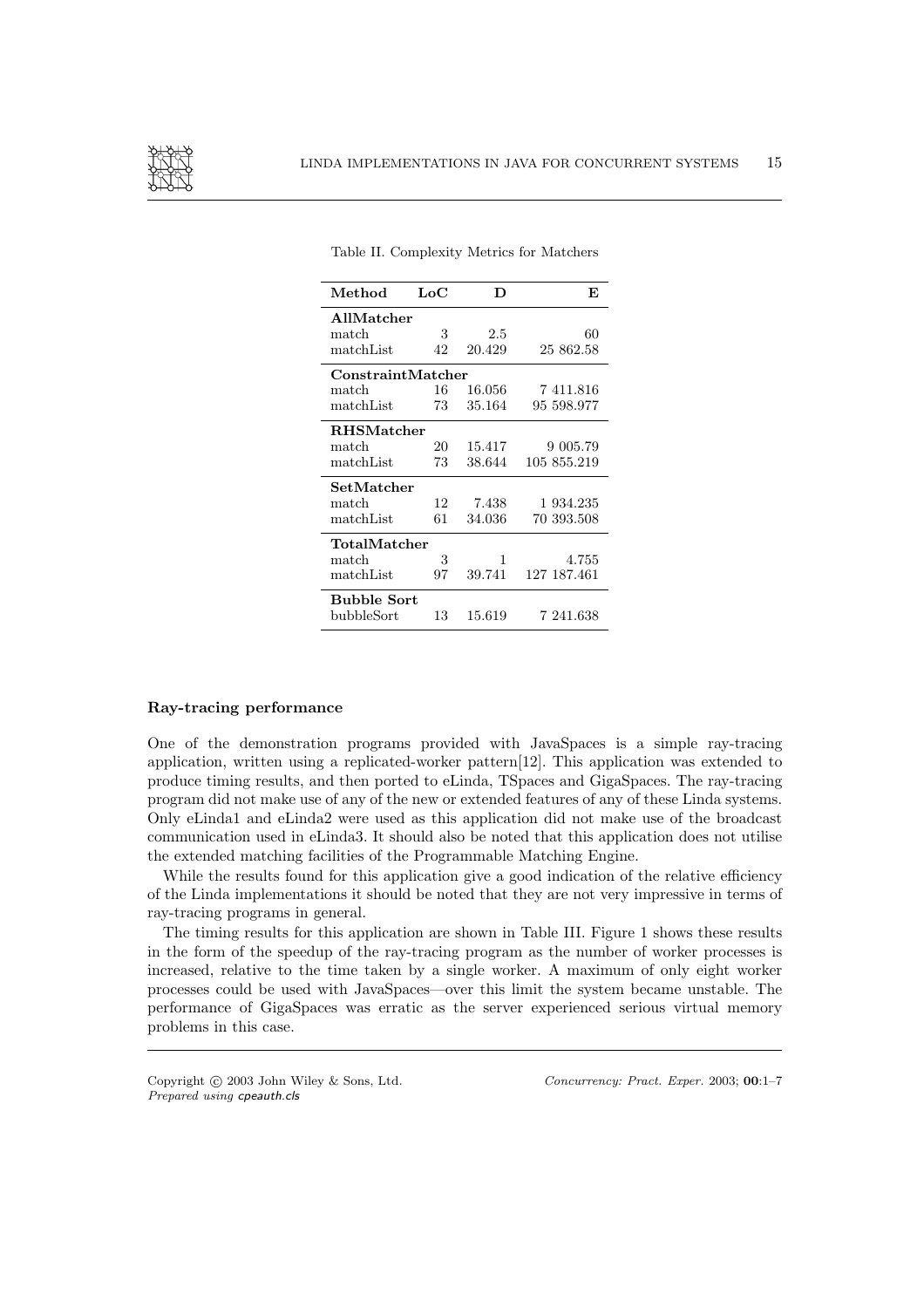

| Number of | Linda System                           |               |                |                   |            |
|-----------|----------------------------------------|---------------|----------------|-------------------|------------|
| Workers   | eLinda1                                | $e$ Linda $2$ | <b>TSpaces</b> | <b>JavaSpaces</b> | GigaSpaces |
|           | 60.66                                  | 57.85         | 58.48          | 63.48             | 62.46      |
| 2         | 34.86                                  | 31.89         | 31.78          | 33.65             | 35.82      |
| 3         | 32.60                                  | 23.63         | 24.37          | 25.32             | 25.09      |
| 4         | 25.70                                  | 20.59         | 19.36          | 22.69             | 21.38      |
| 5         | 22.62                                  | 18.20         | 17.34          | 23.71             | 23.95      |
| 6         | 21.09                                  | 17.66         | 16.89          | 21.80             | 23.56      |
|           | 20.87                                  | 16.78         | 16.96          | 21.88             | 17.32      |
| 8         | 23.99                                  | 16.60         | 17.70          | 24.33             | 17.74      |
| 9         | 29.01                                  | 17.04         | 17.58          |                   | 19.88      |
|           | <i>Note:</i> Times are all in seconds. |               |                |                   |            |

Table III. Detailed Results for the Ray-Tracing Application



Figure 1. Speedup for the Ray-Tracing Application

Prepared using cpeauth.cls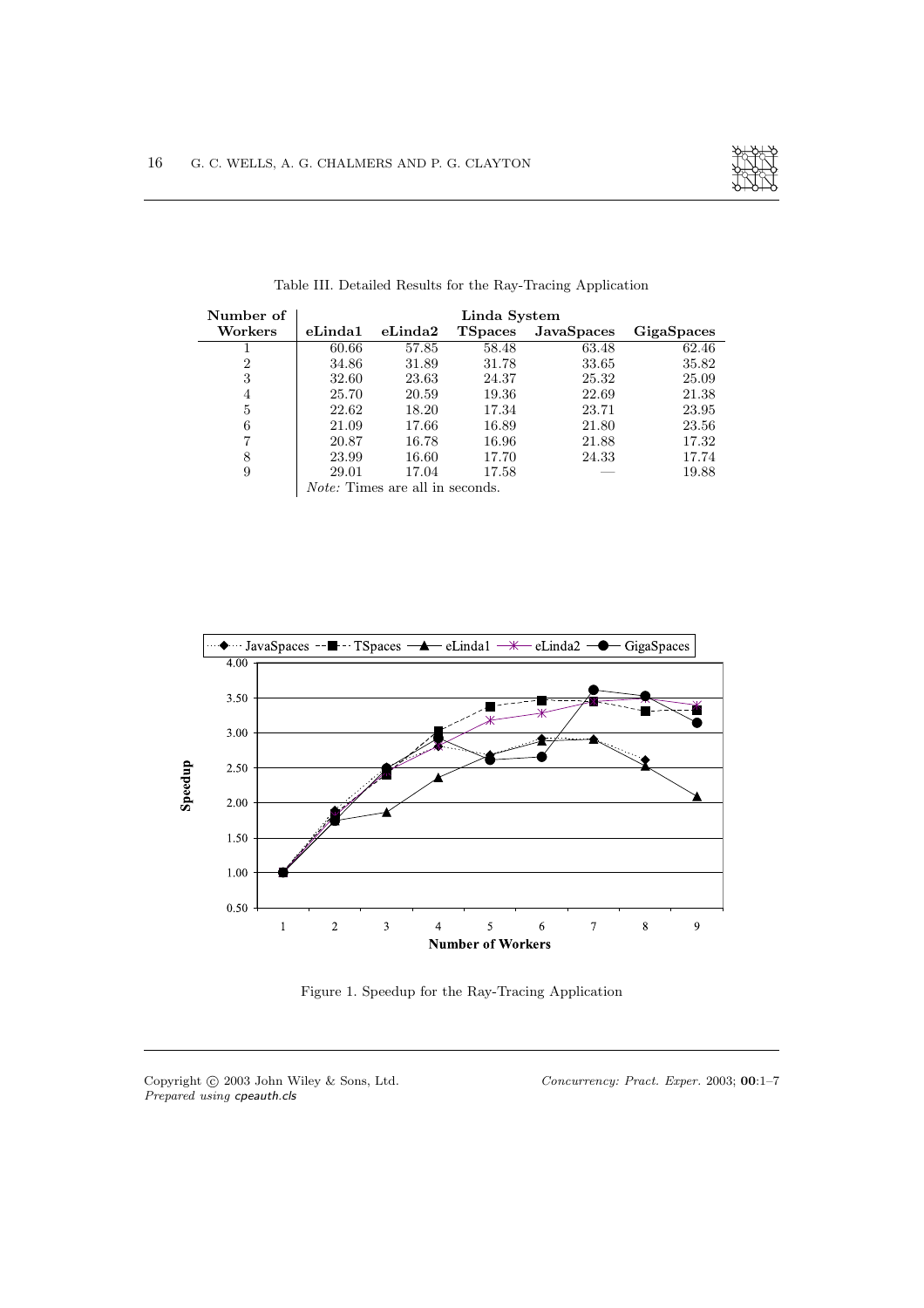

|         | <b>Segment Size</b> |                |                  |
|---------|---------------------|----------------|------------------|
| Workers | $50\times50$        | $100\times100$ | $200 \times 200$ |
|         | 125.82              | 70.87          | 60.66            |
| 2       | 66.34               | 44.55          | 34.86            |
| 3       | 53.30               | 59.72          | 32.60            |
| 4       | 30.65               | 23.61          | 25.70            |
| 5       | 28.32               | 25.62          | 22.62            |
| 6       | 23.09               | 15.65          | 21.09            |
|         | 21.15               | 18.94          | 20.87            |
| 8       | 22.31               | 17.31          | 23.99            |
|         | 19.52               | 24.45          | 29.01            |

### Table IV. Ray-Tracing Results for Differing Image Segment Sizes for eLinda1

Note: Times are all in seconds.

These results clearly demonstrate the similarity between the implementations: all exhibit very similar behaviour, with the speedup levelling off or, in some cases, decreasing from about seven worker processes. The maximum speedup obtained was approximately 3 to 3.5 times, using six to eight processors, as shown in Figure 1. TSpaces showed the best speedup overall. The results for eLinda are very close to those for JavaSpaces, and fairly close to those for TSpaces. From Table III we note that eLinda2 with eight worker processes produced the best result overall.

The ray-tracing application allows the size of the segments of the image that are distributed to the workers to be changed. The results above were all measured for an image segment size of  $200 \times 200$  pixels (the full image is  $640 \times 480$  pixels).

To assess the impact of different image segment sizes, the measurements were repeated for segments of  $50 \times 50$  pixels,  $100 \times 100$  pixels and  $200 \times 200$  pixels. The best results for all three systems were generally found for larger segment sizes. The results for eLinda1 showing the impact of the segment size are summarised in Table IV. This indicates that, in this case, the optimum performance for the ray-tracing application is to be found using eight worker processes and an intermediate image size  $(100 \times 100)$ .

# SUMMARY AND CONCLUSIONS

This paper presented a survey of selected Linda implementations in Java, concentrating on the commercial offerings and on systems that provide some form of alternative mechanisms for matching. The eLinda system was described, focussing on the Programmable Matching Engine, intended to help solve the problems inherent in simple associative matching. In addition the results of some performance measurements were reported for eLinda and the commercial Linda implementations.

Prepared using cpeauth.cls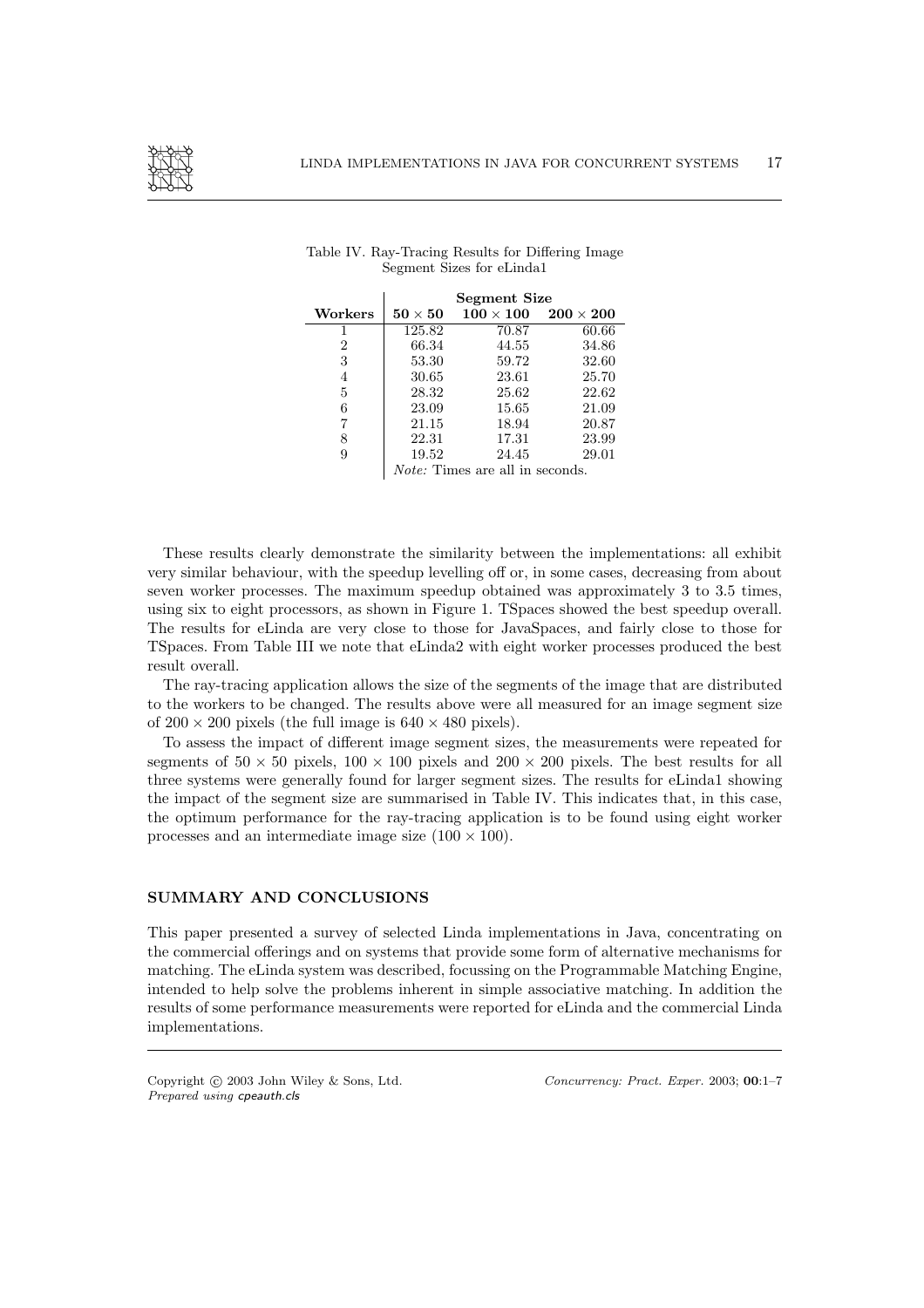

The implementation of the visual language parsing application using the Programmable Matching engine facilities was relatively simple. This points to the desirability of more flexible matching mechanisms in Linda. Additionally, the performance results shown above (see Table III) indicate that the eLinda system is generally as efficient as the commercial Linda implementations (eLinda2 produces the best result overall). This is very satisfying for a small-scale academic project, embodying a number of ambitious extensions. However, it must also be noted that the results indicate that none of these Java-based Linda systems is particularly suitable for fine-grained parallel processing applications.

Future work on the eLinda system will be focussed on the further development of the multimedia extensions, and on the application of the PME facilities for distributed Internet applications.

#### ACKNOWLEDGEMENTS

This work was supported by the Distributed Multimedia Centre of Excellence in the Department of Computer Science at Rhodes University, with funding from Telkom SA, Comparex Africa, Letlapa Mobile Solutions and THRIP.

The constructive criticism provided by the anonymous referees, which helped to substantially improve the original draft of this paper, is also gratefully acknowledged.

#### **REFERENCES**

- 1. D. Gelernter. Generative communication in Linda. ACM Trans. Programming Languages and Systems, 7(1):80–112, January 1985.
- 2. S. Hupfer, D. Kaminsky, N. Carriero, and D. Gelernter. Coordination applications of Linda. In Banâtre and Métayer [35], pages  $187-194$ .
- 3. S. Ahuja, N. Carriero, and D. Gelernter. Linda and friends. IEEE Computer, 19(8):26–34, August 1986. 4. N. Carriero and D. Gelernter. The S/Net's Linda kernel. Operating Systems Review, 19(5):54–71, March
- 1985.
- 5. S.E. Zenith. A rationale for programming with Ease. In Banâtre and Métayer [35], pages 147–156.
- 6. N. Carriero and D. Gelernter. How to Write Parallel Programs: A First Course. The MIT Press, 1990. 7. Sun Microsystems. Jini connection technology. URL: http://www.sun.com/jini.
- 8. IBM. The TSpaces vision. URL: http://www.almaden.ibm.com/cs/TSpaces/html/Vision.html.
- 9. P. Wyckoff, S. W. McLaughry, T. J. Lehman, and D. A. Ford. T Spaces. IBM Systems Journal, 37(3):454– 474, 1998.
- 10. World Wide Web Consortium. Extensible markup language (XML). URL: http://www.w3.org/XML.
- 11. M. Foster, N. Matloff, R. Pandey, D. Standring, and R. Sweeney. I-Tuples: A programmer-controllable performance enhancement for the Linda environment. In H.R. Arabnia, editor, Proc. International Conference on Parallel and Distributed Processing Techniques and Applications (PDPTA'2001), pages 357–361. CSREA Press, June 2001.
- 12. E. Freeman, S. Hupfer, and K. Arnold. JavaSpaces Principles, Patterns, and Practice. Addison-Wesley, 1999.
- 13. C. Austin and M. Pawlan. Advanced Programming for the Java 2 Platform. Addison-Wesley, September 2000.
- 14. GigaSpaces Technologies Ltd. Gigaspaces. URL: http://www.gigaspaces.com/index.htm, 2001.
- 15. G.C. Wells. A Programmable Matching Engine for Application Development in Linda. PhD thesis, University of Bristol, U.K., 2001.
- 16. R. Tolksdorf and D. Glaubitz. Coordinating web-based systems with documents in XMLSpaces. URL: http://flp.cs.tu-berlin.de/~tolk/xmlspaces/webxmlspaces.pdf, 2001.

Prepared using cpeauth.cls